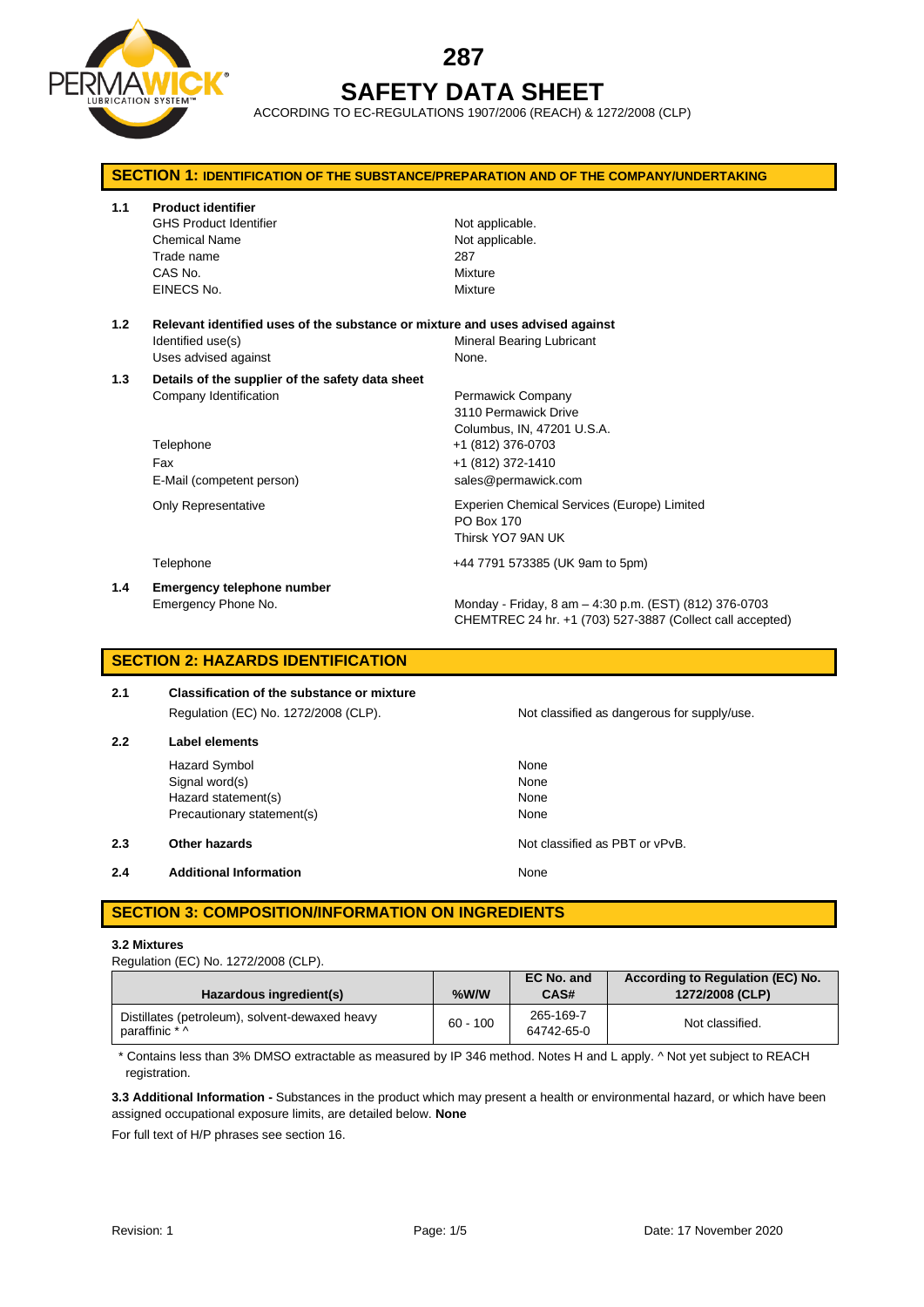

# **SECTION 4: FIRST AID MEASURES**

| 4.1 | Description of first aid measures                                             |                                                                                            |
|-----|-------------------------------------------------------------------------------|--------------------------------------------------------------------------------------------|
|     | Inhalation                                                                    | Unlikely to be required but if necessary treat symptomatically.                            |
|     | <b>Skin Contact</b>                                                           | Wash affected skin with soap and water.                                                    |
|     | Eye Contact                                                                   | Eyes should be washed with plenty of water. If symptoms occur<br>obtain medical attention. |
|     | Ingestion                                                                     | Unlikely to be required but if necessary treat symptomatically.                            |
| 4.2 | Most important symptoms and effects, both<br>acute and delayed                | None                                                                                       |
| 4.3 | Indication of the immediate medical attention<br>and special treatment needed | None                                                                                       |
|     |                                                                               |                                                                                            |

# **SECTION 5: FIRE-FIGHTING MEASURES**

- **5.1 Extinguishing media** -Suitable Extinguishing Media Extinguish with waterspray, dry chemical, sand or carbon dioxide. -Unsuitable Extinguishing Media None anticipated. **5.2 Special hazards arising from the substance or**  This product may give rise to hazardous fumes in a fire.
	-
- **mixture**
- 

**5.3 Advice for fire-fighters A self** contained breathing apparatus and suitable protective clothing should be worn in fire conditions.

# **SECTION 6: ACCIDENTAL RELEASE MEASURES**

| 6.1 | Personal precautions, protective equipment<br>and emergency procedures | Avoid skin contact. Avoid contact with eyes.                                                                                                       |
|-----|------------------------------------------------------------------------|----------------------------------------------------------------------------------------------------------------------------------------------------|
| 6.2 | <b>Environmental precautions</b>                                       | Use appropriate container to avoid environmental contamination.                                                                                    |
| 6.3 | Methods and material for containment and<br>cleaning up                | Contain and cover spilled substance with dry sand or earth or<br>other suitable dry material. Transfer to a container for disposal or<br>recovery. |
| 6.4 | Reference to other sections                                            | None                                                                                                                                               |
| 6.5 | <b>Additional Information</b>                                          | None.                                                                                                                                              |

# **SECTION 7: HANDLING AND STORAGE**

**7.1 Precautions for safe handling Avoid skin contact. Avoid contact with eyes. 7.2 Conditions for safe storage, including any incompatibilities**

-Incompatible materials **Strong oxidising agents**.

-Storage Temperature **Store at room temperature.** 

**7.3 Specific end use(s)** Synthetic Bearing Lubricant

### **SECTION 8: EXPOSURE CONTROLS/PERSONAL PROTECTION**

- **8.1 Control parameters**
- **8.1.1 Occupational Exposure Limits**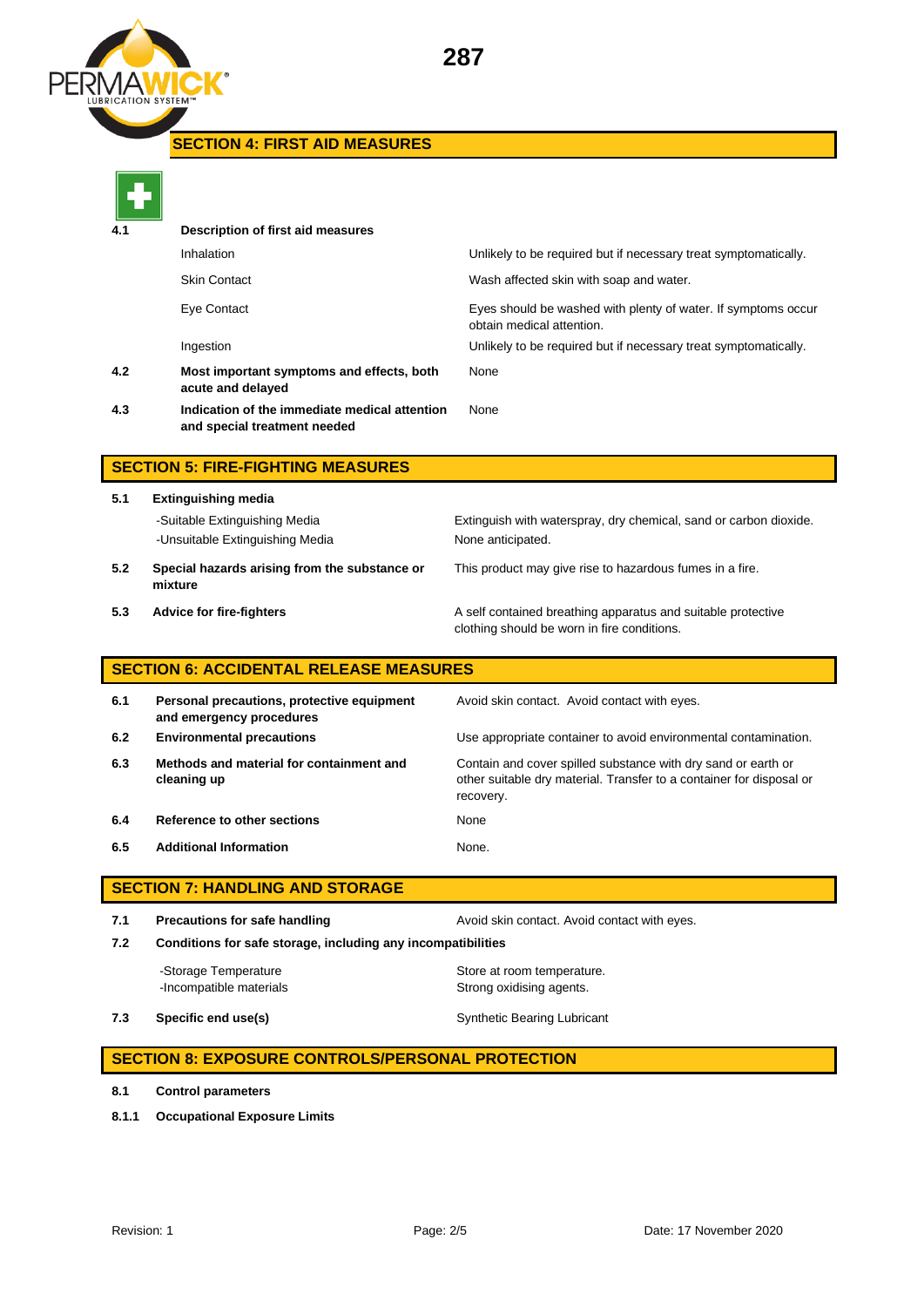**287**



|            |                                                                    |                   | LTEL (8 hr | LTEL (8 hr                    | <b>STEL</b> | <b>STEL</b>          |             |
|------------|--------------------------------------------------------------------|-------------------|------------|-------------------------------|-------------|----------------------|-------------|
|            | <b>SUBSTANCE.</b>                                                  | CAS No.           | TWA ppm)   | TWA mg/m <sup>3</sup> )       | (ppm)       | (mg/m <sup>3</sup> ) | Note:       |
|            | None known                                                         | -----             | -----      | -----                         | -----       | -----                | $- - - - -$ |
|            |                                                                    |                   |            |                               |             |                      |             |
|            | Limit value type                                                   |                   |            |                               |             |                      |             |
|            | (country of origin)                                                | <b>SUBSTANCE.</b> | CAS No.    | <b>Biological limit value</b> |             | Note:                |             |
| None known |                                                                    | -----             | -----      | -----                         |             | -----                |             |
| 8.1.2      | Recommended monitoring method                                      |                   |            | Not available                 |             |                      |             |
| 8.2        | <b>Exposure controls</b>                                           |                   |            |                               |             |                      |             |
| 8.2.1      | Appropriate engineering controls                                   |                   |            | Not normally required.        |             |                      |             |
| 8.2.2      | Personal protection equipment                                      |                   |            |                               |             |                      |             |
|            | Eye/face protection                                                |                   |            | Safety spectacles.            |             |                      |             |
|            |                                                                    |                   |            |                               |             |                      |             |
|            | Skin protection (Hand protection/ Other)<br>Not normally required. |                   |            |                               |             |                      |             |
|            |                                                                    |                   |            |                               |             |                      |             |
|            | Respiratory protection                                             |                   |            | Not normally required.        |             |                      |             |
|            |                                                                    |                   |            |                               |             |                      |             |
|            | Thermal hazards                                                    |                   |            | Not normally required.        |             |                      |             |
| 8.2.3      | <b>Environmental Exposure Controls</b>                             |                   |            | Not normally required.        |             |                      |             |

# **SECTION 9: PHYSICAL AND CHEMICAL PROPERTIES**

### **9.1 Information on basic physical and chemical properties**

Appearance Liquid Colour.<br>Colour. Colour Colour Liquid Colour Liquid Colour. Colour. Amber. Odour **Petroleum oil-like.** Odour threshold (ppm) Not available pH (Value) Not available Melting point (°C) / Freezing point (°C) Not available Boiling point/boiling range (°C): Not available Flash point (°C) 214 [Clevland Open cup] Evaporation rate Not available Flammability (solid, gas) Not available Explosive limit ranges Not available Vapour pressure (Pascal) Vapour pressure (Pascal) Vapour density (Air=1) Not available Density (g/ml) 0.87 Solubility (Water) Negligible. Solubility (Other) Not available Partition coefficient (n-Octanol/water) Not available Auto ignition point (°C) and the contract of the contract of the Not available Decomposition temperature (°C)<br>
Kinematic Viscosity (cSt) @ 40°C<br>
141 Kinematic Viscosity (cSt) @ 40°C Explosive properties Not explosive. Oxidising properties Not oxidising. **9.2 Other information Not available.**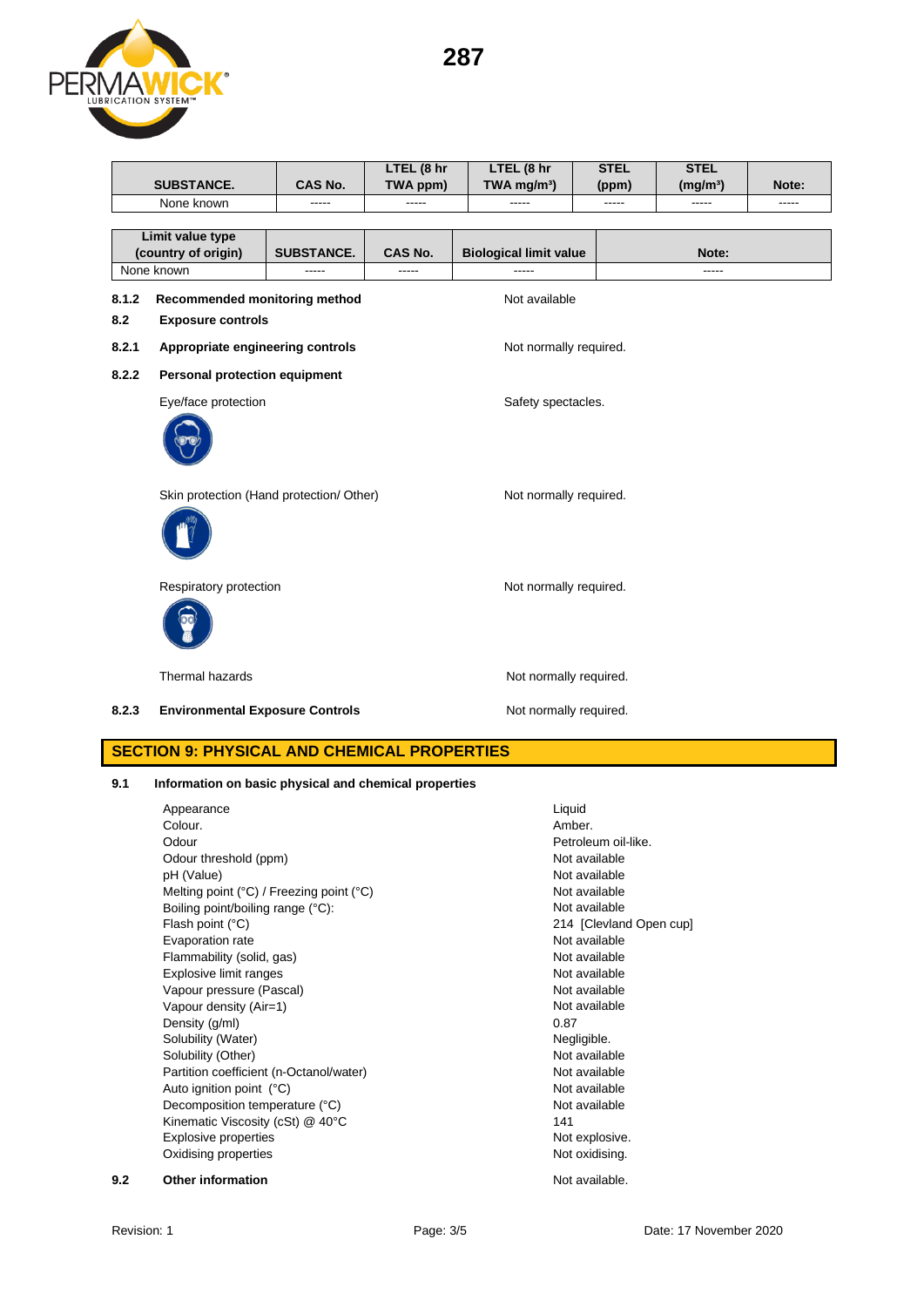

# **SECTION 10: STABILITY AND REACTIVITY**

- 
- **10.2 Chemical stability** Stable.
- **10.3 Possibility of hazardous reactions** None anticipated.
- **10.4 Conditions to avoid** None
- **10.5 Incompatible materials** Oxidizers
- 

### **SECTION 11: TOXICOLOGICAL INFORMATION**

**11.1 Information on toxicological effects**

#### **11.1.1 Substances**

Not applicable

#### **11.1.2 Mixtures - By analogy with similar materials:**

| Acute toxicity                    | Not to be expected.  |
|-----------------------------------|----------------------|
| Skin corrosion/irritation         | Unlikely to cause sk |
| Serious eye damage/irritation     | Unlikely to cause ey |
| Respiratory or skin sensitization | Not to be expected.  |
| Germ cell mutagenicity            | Not to be expected.  |
| Carcinogenicity                   | Not to be expected.  |
| Reproductive toxicity             | Not to be expected.  |
| STOT - single exposure            | Not to be expected.  |
| STOT - repeated exposure          | Not to be expected.  |
| Aspiration hazard                 | Not to be expected.  |

**10.1 Reactivity 10.1 Reactivity Stable under normal conditions. 10.6 Hazardous Decomposition Product(s)** Carbon monoxide, Carbon dioxide, Nitrogen, phosphorous oxides

> Not to be expected. Unlikely to cause skin irritation. Unlikely to cause eye irritation. Not to be expected. Not to be expected. Not to be expected. Not to be expected. Not to be expected. Not to be expected.

#### **11.1.3 Substances in preparations / mixtures**

Distillates (petroleum), solvent-dewaxed heavy paraffinic (CAS No. 64742-65-0)

Acute toxicity  $LD50 > 5000$  mg/kg (rat) LC50 = 2.18 mg/l (4 hour(s)) (rat) LD50 > 2000 mg/kg (rabbit)

Skin corrosion/irritation Non-irritant. Serious eye damage/irritation Non-irritant. Respiratory or skin sensitization It is not a skin sensitiser. Germ cell mutagenicity **Negative** Negative Carcinogenicity **Negative** Negative Reproductive toxicity Not to be expected. STOT - single exposure Not to be expected. STOT - repeated exposure Not to be expected. Aspiration hazard Not applicable

### **11.2 Other information None known.**

### **SECTION 12: ECOLOGICAL INFORMATION**

#### **12.1 Toxicity**

**Substances in preparations / mixtures**

|                                      | Distillates (petroleum), solvent-dewaxed heavy paraffinic (CAS No. 64742-65-0)                                                                              |                                                                                                                                                                                                       |  |
|--------------------------------------|-------------------------------------------------------------------------------------------------------------------------------------------------------------|-------------------------------------------------------------------------------------------------------------------------------------------------------------------------------------------------------|--|
|                                      | Acute toxicity                                                                                                                                              | $NOEL > 100$ mg/l (96 hour) (P. promelas)<br>NOEL > 10,000 mg/l (96 hour) (G. pulex)                                                                                                                  |  |
|                                      | Long Term                                                                                                                                                   | $NOEL > 100$ mg/l (72 hour) (P. subcapitata)<br>$NOEL = 10$ mg/l (21 days) (D. magna)                                                                                                                 |  |
| 12.2<br>12.3<br>12.4<br>12.5<br>12.6 | Persistence and degradability<br><b>Bioaccumulative potential</b><br>Mobility in soil<br><b>Results of PBT and vPvB assessment</b><br>Other adverse effects | There is evidence of degredation in soil and water.<br>The substance has low potential for bioaccumulation.<br>The product has low mobility in soil.<br>Not classified as PBT or vPvB.<br>None known. |  |